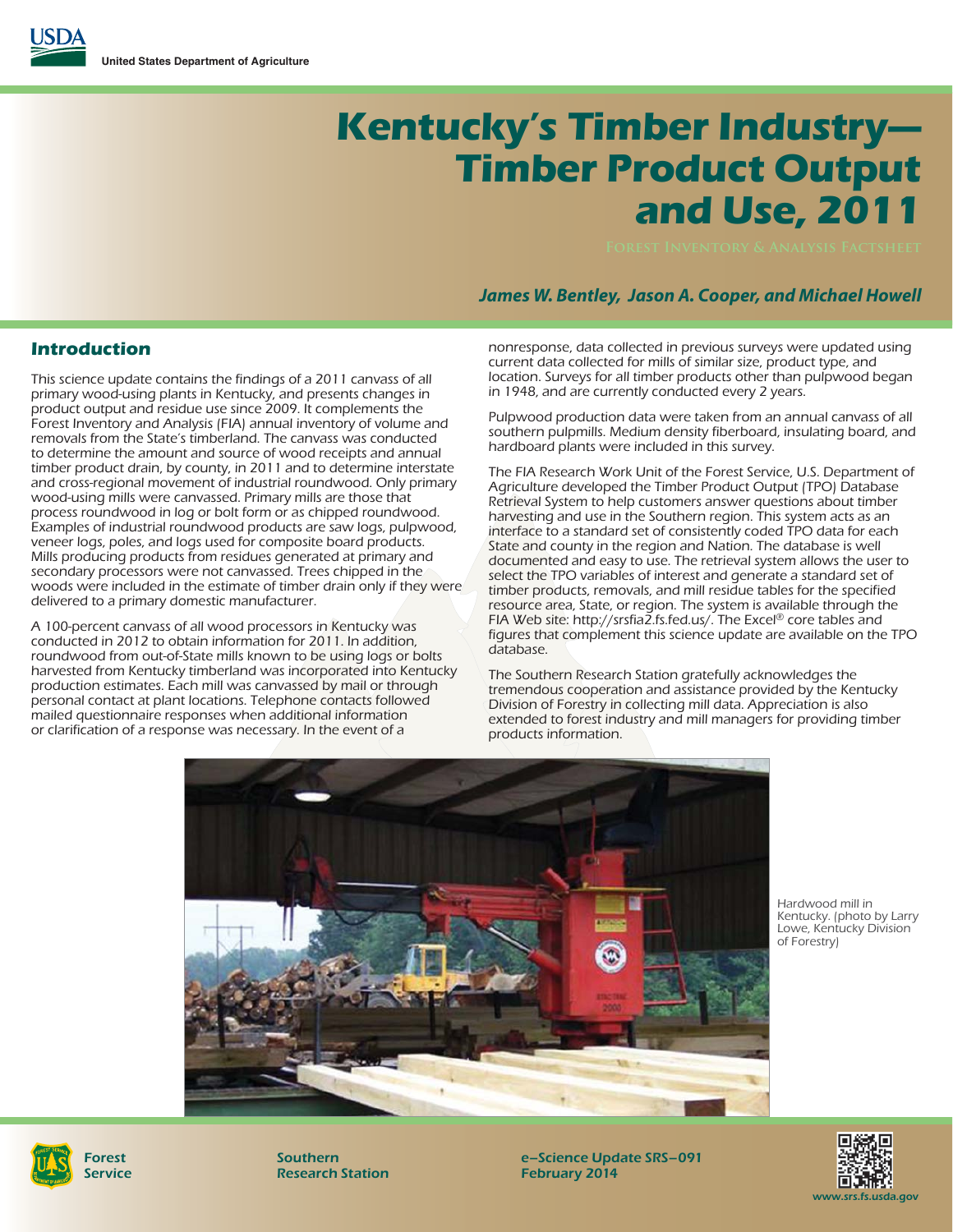- Industrial timber product output from roundwood increased 17.6 million cubic feet, or 13 percent, to 153.9 million cubic feet.
- Output of industrial hardwood roundwood products was up 16 percent to 147.0 million cubic feet, while output of industrial softwood roundwood products decreased 30 percent to 6.9 million cubic feet (fig. 1).
- Saw logs and pulpwood were the principal roundwood products in 2011. Combined output of these two products totaled 147.6 million cubic feet and accounted for 96 percent of the State's total industrial roundwood output (fig. 2).



Figure 1—Roundwood production for all products by species group and year, Kentucky.



Total 154 million cubic feet

Figure 2—Roundwood production by type of product, Kentucky, 2011.

- Total receipts at Kentucky mills, which included roundwood harvested and retained in the State and roundwood imported from other States, was up 19 percent from 146.7 million cubic feet to 174.8 million cubic feet.
- In 2011, the number of primary roundwood-using plants in Kentucky was 225, the same as in 2009 (fig. 3). The number of sawmills decreased by four, while the number of pulpmills, veneer, and composite panel mills remained stable and other miscellaneous mills increased by four.
- Across all products, 84 percent of roundwood harvested was retained for processing at Kentucky mills. Exports of roundwood to other States amounted to 24.6 million cubic feet, while imports of roundwood amounted to 45.5 million cubic feet, making the State a net importer of roundwood.



Figure 3—Primary wood-using mills by region, Kentucky, 2011.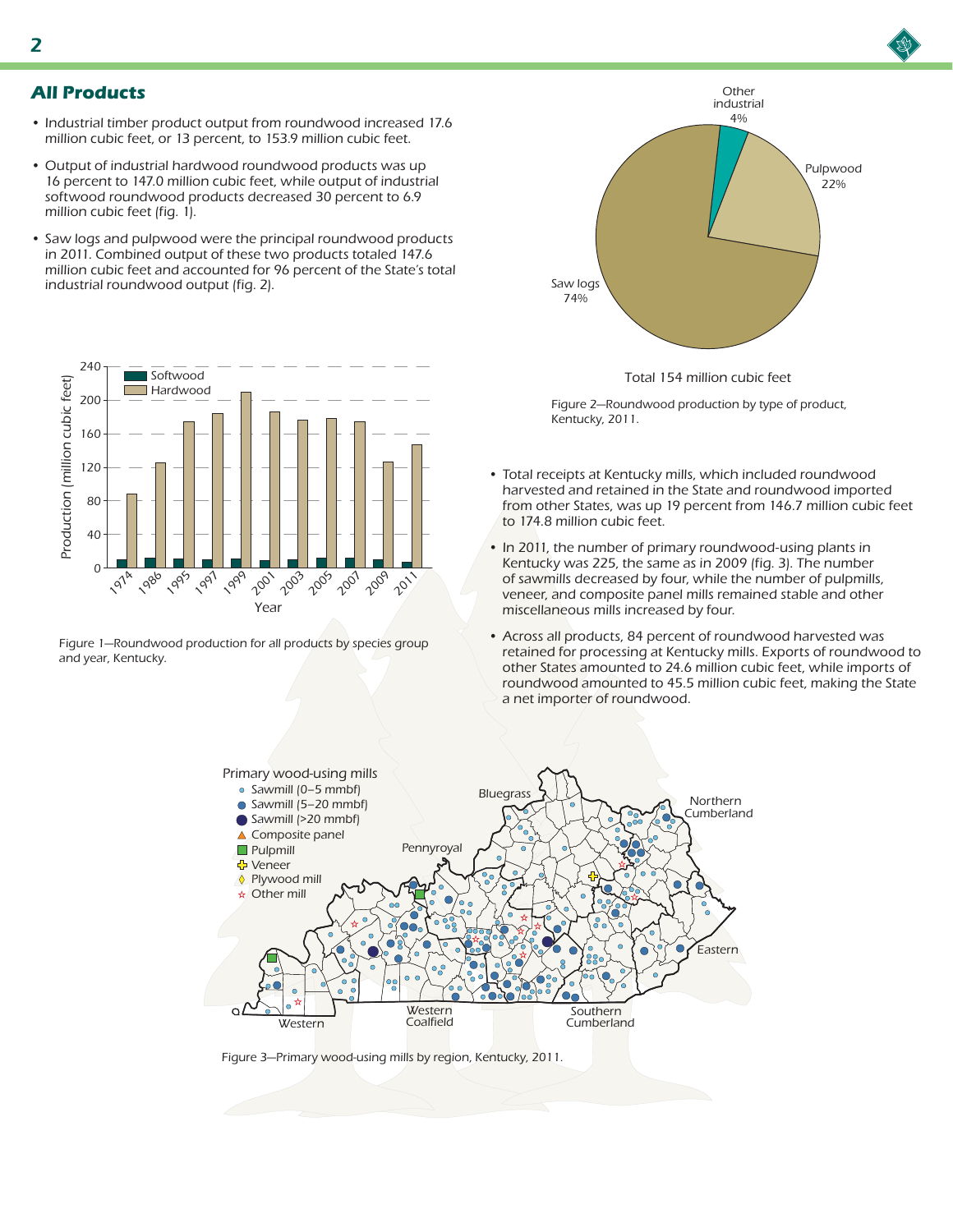# **Saw Logs**

- Saw logs accounted for 74 percent of the State's total roundwood products. Output of hardwood saw logs increased 12 percent to 111.4 million cubic feet, while that of softwood saw logs dropped 10 percent to 2.5 million cubic feet (fig. 4).
- In 2011, Kentucky had 213 sawmills, 4 fewer mills than in 2009. Total saw-log receipts were up 10.6 million cubic feet to 110.6 million cubic feet. Hardwood saw-log receipts increased 12 percent to 108.1 million cubic feet, while those of softwoods declined 21 percent to 2.4 million cubic feet.
- Kentucky retained 90 percent of its saw-log production for within-State manufacture, with saw-log exports exceeding imports by 3.3 million cubic feet in 2011.



Figure 4—Roundwood saw-log production by species group and year, Kentucky.

# **Pulpwood**

• Total pulpwood production increased 21 percent to 33.7 million cubic feet and accounted for 22 percent of the State's total roundwood TPO compared to 21 percent of total roundwood TPO in 2009. Hardwood output was up 41 percent to 31.2 million cubic feet; softwood output decreased 57 percent to 2.5 million cubic feet (fig. 5).



Figure 5—Roundwood pulpwood production by species group and year, Kentucky.

### **Other Industrial Products**

- Roundwood harvested for other industrial uses such as poles, posts, mulch, residential firewood, industrial fuel, logs for log homes, veneer, and all other industrial products totaled 6.3 million cubic feet. Hardwood made up 69 percent of the other industrial products volume.
- The number of plants producing other industrial products totaled 10 in 2011. Combined receipts of other industrial and pulpwood products from softwood and hardwood totaled 64.3 million cubic feet. Industrial fuel accounted for 724,000 cubic feet, or 1 percent, of receipt volume for this category.

#### **Plant Byproducts**

• In 2011, processing of primary products in Kentucky mills generated 79.0 million cubic feet of wood and bark residues. Coarse residues from all primary products amounted to 36.7 million cubic feet, while bark volume totaled 19.1 million cubic feet. Collectively, sawdust and shavings made up 29 percent of total residues, or 23.1 million cubic feet (fig. 6).



Total 79 million cubic feet

Figure 6—Primary mill residue by residue type, Kentucky, 2011.

• The processing of saw logs generated 71.0 million cubic feet of mill residues, accounting for 90 percent of the total residues produced (fig. 7).



Total 79 million cubic feet

Figure 7—Primary mill residue produced by roundwood type, Kentucky, 2011.